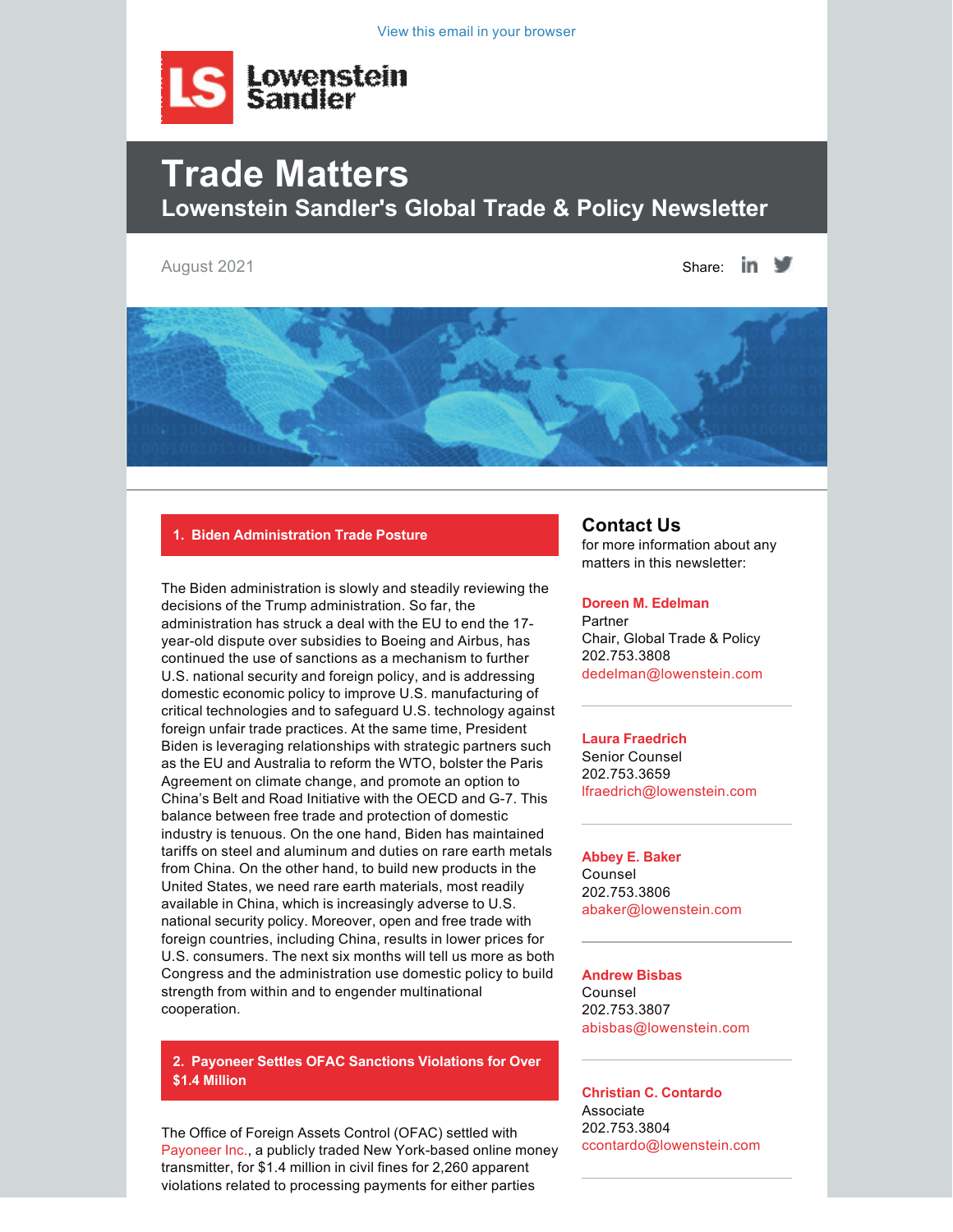located in the Crimea region of Ukraine, Iran, Sudan, and Syria, or individuals listed on the Specially Designated Nationals and Blocked Persons List. OFAC also determined that Payoneer's sanctions compliance program was deficient with respect to screening, testing, auditing, and transaction review procedures. OFAC found that Payoneer had reason to know the location of the users it subsequently identified as subject to sanctions based on common indicators of location within its possession. There are cost-effective ways to avoid such sanctions violations. Please let us know if you want to learn more.

**3. Biden Administration Advises Companies to Exit Xinjiang**

In an updated [Xinjiang Supply Chain Business Advisory](https://www.state.gov/wp-content/uploads/2021/07/Xinjiang-Business-Advisory-13July2021-1.pdf), the Biden administration advises companies to consider exiting supply chains and investments with links to forced labor or surveillance systems in Xinjiang or other provinces of China; otherwise, they run the risk of violating U.S. law. The advisory, jointly published by State, Treasury, Commerce, Homeland Security, Labor, and the Office of the U.S. Trade Representative, urges companies with business in the region to undertake heightened due diligence measures. However, the advisory warns that completing adequate due diligence to fully identify and avoid complicity in human rights abuses may not be possible due to the lack of government and corporate transparency, the threat of detention for auditors and responsive workers, and the police state atmosphere in Xinjiang. These factors have led companies to refuse to conduct audits in this region. This issue is also a concern for more than just U.S. companies, as seen by the focus at the G-7 meetings on eradicating forced labor.

**4. U.S. Government Issues Business Advisory on Risks of Doing Business in Hong Kong**

In another [interagency advisory,](https://home.treasury.gov/system/files/126/20210716_hong_kong_advisory.pdf) issued on July 16, the U.S. government advises companies operating in Hong Kong that they face potential regulatory, financial, legal, and reputational risks. Businesses operating in Hong Kong, as well as individuals and foreign nationals, are subject to China's recently enacted National Security Law (NSL) and its vague and broad criminal provisions. As such, Hong Kong authorities may require businesses to provide information on their customers, censor their customers' online speech, and surrender data. Companies should continue to monitor the implementation of the NSL and be ready to respond if the Hong Kong government takes action against them. Hong Kong is no longer considered a separate destination under the Export Administration Regulations, so companies exporting to Hong Kong must follow the rules for exporting to China.

**5. Top Reporting Foreign Investors Include Japan, Sweden According to Annual CFIUS Report**

The Committee on Foreign Investment in the United States (CFIUS) has provided its [annual report](https://home.treasury.gov/system/files/206/CFIUS-Public-Annual-Report-CY-2020.pdf) to Congress, detailing statistics on critical technology declarations and key determinations, and giving an overview of transactions reviewed by CFIUS. Top reporting foreign investors in U.S. companies producing critical technologies are Japan, Sweden, Canada, Germany, and the UK. Israel and China are **[Megan C. Bodie](https://www.lowenstein.com/people/attorneys/megan-bodie)** Administrative Coordinator 202.753.3809 [mbodie@lowenstein.com](mailto:mbodie@lowenstein.com)

# **Subscribe–and stay in the know!**

If you would like to update your mailing preferences for Lowenstein Sandler communications, please [click](https://my.lowenstein.com/v/p1v6r6v) [here.](https://my.lowenstein.com/v/p1v6r6v)

**[MANAGE MY PREFERENCES](https://my.lowenstein.com/v/p1v6r6v)**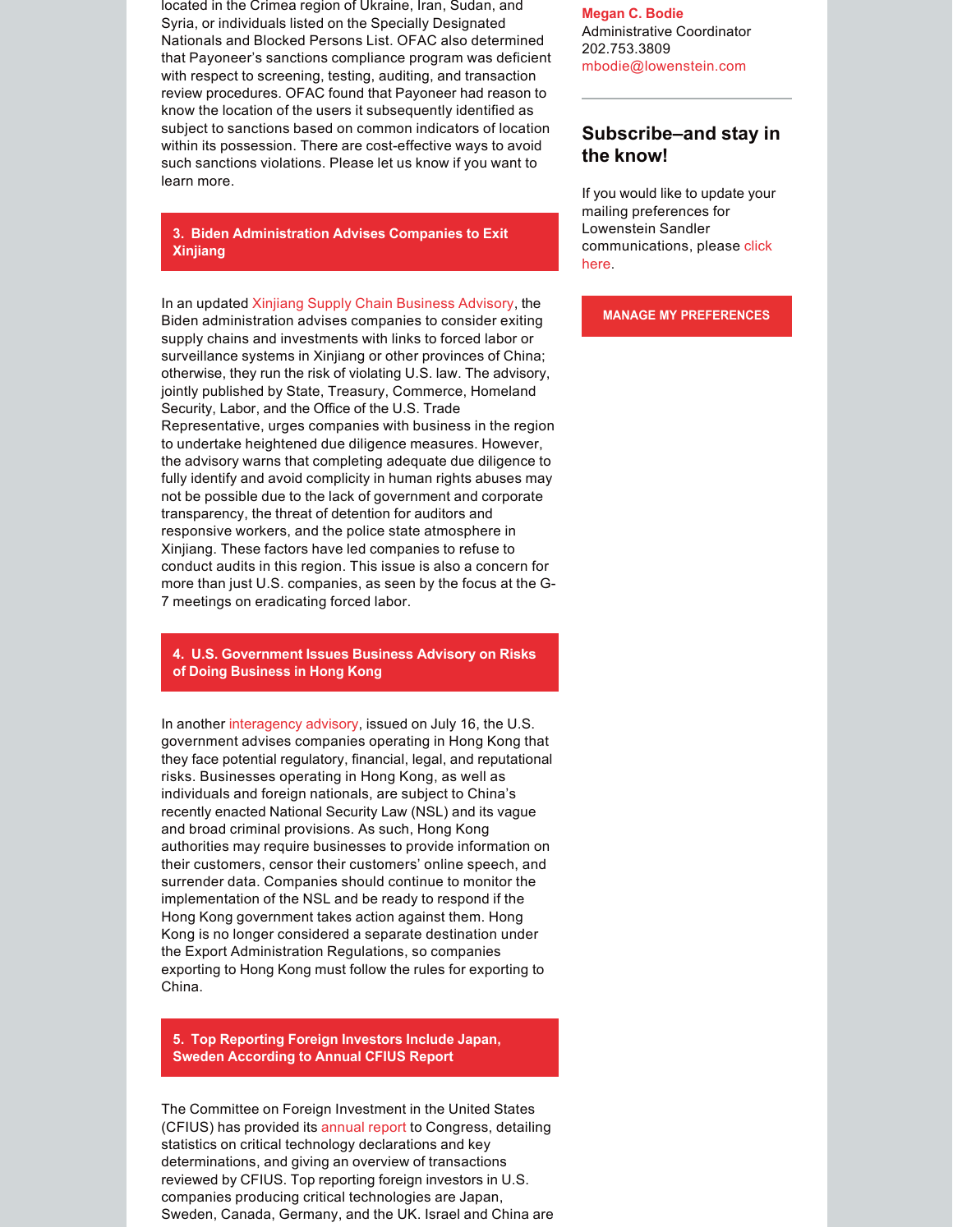lower on the list.

### **6. Heads Up, Tech Companies: U.S. and Australia Negotiate Tech Transfer Agreement**

As of July 1, the United States and Australia have begun negotiating a bilateral [Technology Safeguards Agreement](file:///C:/Users/frae6003/AppData/Local/Microsoft/Windows/INetCache/Content.Outlook/STR9SO35/foreignminister.gov.au/minister/marise-payne/media-release/new-measures-help-grow-australias-civil-space-sector) to increase cooperation and exchange of sensitive technologies and data in the civil space sector. The agreement will present rules that will allow U.S. companies to collaborate with Australian counterparts, while appropriately managing the movement of sensitive technologies and goods.

**7. First Biden Administration FCPA Enforcement Action Offers Compliance Reminders**

Swiss-based global engineering company Amec Foster Wheeler Limited (Foster Wheeler) has entered into a [three](https://www.justice.gov/opa/pr/amec-foster-wheeler-energy-limited-agrees-pay-over-18-million-resolve-charges-related-bribery)[year deferred prosecution agreement](https://www.justice.gov/opa/pr/amec-foster-wheeler-energy-limited-agrees-pay-over-18-million-resolve-charges-related-bribery) with the Department of Justice and has agreed to pay \$41 million in penalties for violations of the Foreign Corrupt Practices Act (FCPA). Foster Wheeler did not properly conduct due diligence on third-party agents before hiring them. Those third-party agents obtained internal confidential information from a government official. While Foster Wheeler is a Swiss company owned by a UK parent company, U.S. authorities asserted jurisdiction because the company traded on Nasdaq and engaged in email correspondence related to the project on a U.S.-based email server, highlighting that even minimal U.S. activities can trigger U.S. jurisdiction.

## **8. China Tariffs (Section 301) Court Case Update**

In the ongoing Court of International Trade (CIT) case challenging the legality of "Section 301" duties imposed under List 3 and List 4A, the CIT has granted a preliminary injunction stopping liquidation of entries that include such duties. The plaintiffs requested the injunction to keep the entries unliquidated to preserve their rights to 301 duty refunds on these entries. The request was made because the government refused to stipulate that the CIT has the power to grant refunds of 301 duties on liquidated entries, even if the plaintiffs ultimately win. As a result of the injunction, the case is effectively paused while the CIT and the parties work to agree on a process to stop liquidation of the correct entries and deal with the practical implications of this potentially years long liquidation freeze. The government has been given until Aug. 6 to establish a process for identifying and freezing the entries that must remain unliquidated. Meanwhile, joining the litigation is still possible and doing so gives companies a chance to recoup List 3 and List 4A duties in the event they are deemed unlawful.

**Trade tip of the month:** The Biden administration has been ramping up sanctions against a number of countries, including Russia, Belarus, and China, and adding an increased number of entities to U.S. restrictedparty lists. U.S. companies should ensure that their compliance programs are able to identify any specially designated nationals, parties under sectoral sanctions, or other restricted parties. Regularly running restricted-party screenings against trading partners will help prevent sanction violations.